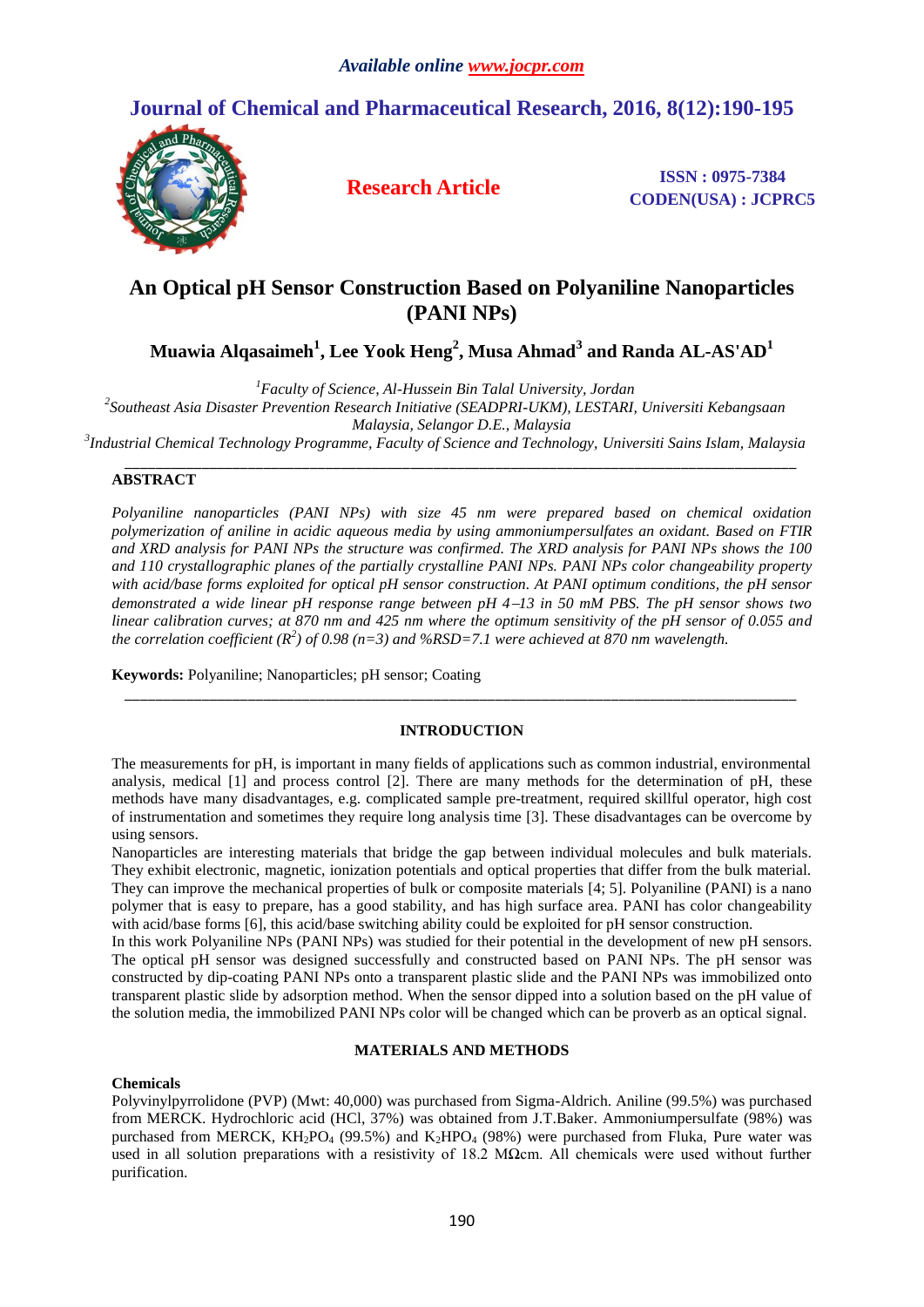### **Instrumentation**

**UV-Visible Spectrophotometer:** Varian Cary 50 UV-Visible spectrophotometer was used for UV-Visible measurements. A personal computer was used for online data collection. The instrumental parameters were controlled by Cary Win UV Software and the data were collected and processed.

\_\_\_\_\_\_\_\_\_\_\_\_\_\_\_\_\_\_\_\_\_\_\_\_\_\_\_\_\_\_\_\_\_\_\_\_\_\_\_\_\_\_\_\_\_\_\_\_\_\_\_\_\_\_\_\_\_\_\_\_\_\_\_\_\_\_\_\_\_\_\_\_\_\_\_\_\_\_\_\_\_\_\_\_\_\_\_\_\_\_

**P<sup>H</sup>** Meter: P<sup>H</sup> meter model Ω Metrohm 827 was used for pH value measurements. The pH electrode was dipped into any solution for pH determination and the values were recorded when a stable reading was reached.

**Scanning Electron Microscope (SEM):** The nanomaterial samples were investigated using VPSSEM 1450 at UKM. The samples were firstly coated with a metal that readily reflected electrons, and then the coated samples were placed in the SEM. An electron beam was focused onto the sample surface. The electrons that bounced from the surface of the specimen were collected by an imaging screen. The nanoparticles sizes and the nanoparticles distribution were evaluated from the collected image.

**Fourier Transform Infrared Spectroscopy (FTIR):** The transmission FTIR spectra for nanoparticles samples was carried out and analyzed using Perkin Elmer Infrared Spectroscopy model GX in the range 400-4000 cm<sup>-1</sup> with  $4 \text{ cm}^{-1}$  resolution using KBr pellets.

**X-Ray Diffraction Spectroscopy (XRD):** The XRD measurements were carried out using Phillips X-pert MPD PW3040, with running step =  $0.02^{\circ}$  in the range of 10-80° 2-theta, using monochromatized Cu Kα (λ=0.154) materials by using the phenomenon of diffraction. The samples were kept in the tray of the system and the scanning was done in the range of 10-80° 2-theta, and then the data were collected and plotted as diffraction intensity versus 2θ.

**PANI NPs Preparation:** PANI NPs was prepared as described in literature with some modifications [7-11]: 4.0g PVP was dissolved in 150.0 mL water and heated for 30 min at 80 °C under vigorous stirring. Under vigorous stirring, 1.0 ml of aniline was added and stirred in 5 min until the solution became homogenous. 5.0 mL of concentrated HCl was added and then 10.0 mL 0.5 g/mL of ammoniumpersulfate was added under vigorous stirring. The final green produced solution was left overnight under room temperature with vigorous stirring. For pure PANI NPs purification, the resultant PANI NPs were then purified by using water in eight cycles of centrifugation, decantation, and resuspension. The solution was centrifuged (4000 rpm, 10 min). The resultant nanoparticles were dried in a vacuum oven at 60 °C.

**P H Sensor Construction Based on PANI NPs** The optical pH sensor was prepared by dip-coating a transparent slide into a suspended PANI solution. Then, the resultant pH sensor was left to dry. PANI NPs concentration were varied in the range of 16-65 mg/mL for pH sensor construction to determine the optimum response for the pH sensor. Three sensors were prepared from the following PANI concentration: 17.78, 20.32, 23.22, 26.54, 30.33, 34.67, 39.62, 42.93, 49.06, 56.07, and 64.08 mg PANI per ml water. For every constructed sensor, the UV-Visible were scanned in the range of 200-900 nm at pH 1.00 and pH 13 using 50 mM PBS. The averages of the corrected base line absorbance difference (∆Average at 870 nm corrected by 200 nm base line) between pH 1 and pH 13 were calculated and plotted against PANI amounts. At optimum PANI amounts, a calibration curve for the pH sensor was constructed in the range of 1-13 pH values using 50 mM PBS.

#### **RESULTS AND DISCUSSION**

## **Polyaniline nanoparticles (PANI NPs)**

Polyaniline (PANI) nanoparticles were obtained via chemical-oxidation polymerization of aniline in acidic aqueous media using ammoniumpersulfate (APS) as an oxidant [12-14]. A characterization for PANI NPs was conducted. PANI nanoparticles were used successfully for pH sensor construction.

### **PANI nanoparticles morphology study**

The morphologies of the synthesized PANI NPs were examined by using a scanning electron microscope (SEM). Figure 1 shows the SEM image for PANI NPs. The average size of the PANI NPs was 45 nm, which was calculated based on 10 particles.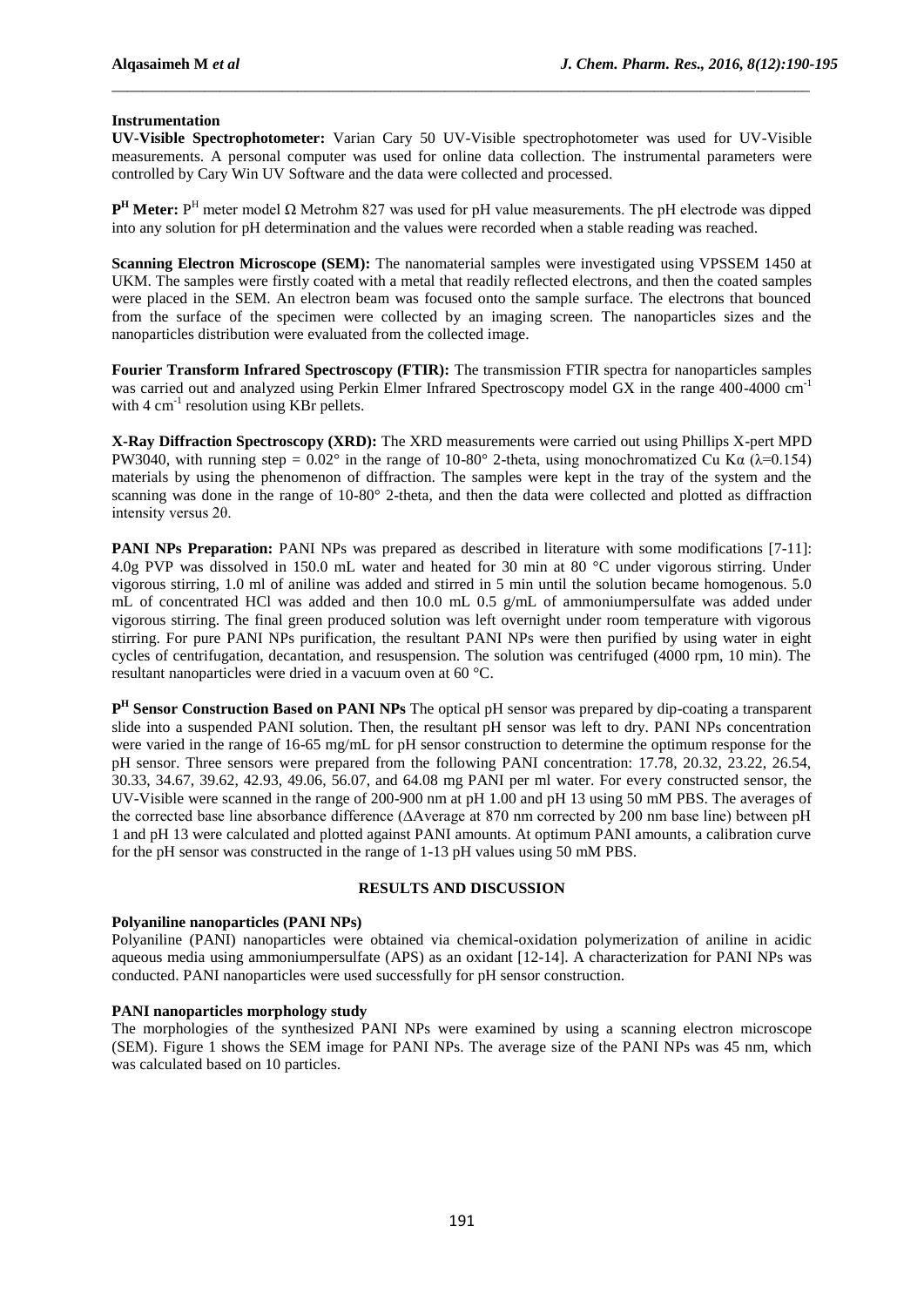

\_\_\_\_\_\_\_\_\_\_\_\_\_\_\_\_\_\_\_\_\_\_\_\_\_\_\_\_\_\_\_\_\_\_\_\_\_\_\_\_\_\_\_\_\_\_\_\_\_\_\_\_\_\_\_\_\_\_\_\_\_\_\_\_\_\_\_\_\_\_\_\_\_\_\_\_\_\_\_\_\_\_\_\_\_\_\_\_\_\_

**Figure 1: The SEM image for PANI NPs**

## **FTIR spectroscopy analysis**

Figure 2 shows FTIR spectrum of PANI NPs. Table 1 shows that the peak locations related to the corresponding chemical bonds are in good agreement with those reported in the literature.



**Figure 2: FTIR spectrum of PANI NPs**

**Table 1: Characteristic frequencies of PANI NPs**

| Wave no. $(cm-1)$ | <b>Band characteristic</b>                                        | Reference |
|-------------------|-------------------------------------------------------------------|-----------|
| 620               | C-H out of plane bending vibration                                | $[15]$    |
| 822               | Paradisubstituted aromatic rings indicating polymer formation     | [15;16]   |
| 1138              | C-H in plane bending vibration                                    | [15; 16]  |
| 1260              | Aromatic C-N stretching indicating secondary aromatic amine group | [16; 17]  |
| 1312              | $C=N$ stretching                                                  | [16; 17]  |
| 1504              | C-N stretching of benzenoid rings                                 | $[15-17]$ |
| 1586              | C-N stretching of quinoid rings                                   | $[15-17]$ |
| 1312              | $C=N$ stretching                                                  | [16; 17]  |

### **XRD analysis**

Figure 3 shows XRD spectrum of PANI NPs. Abroad peaks are observed at 2θ value of 20°C and 25°C, which are ascribed to the periodicity parallel to the polymer chains of PANI. The two characteristic peaks indicate that PANI had crystallinity to a certain extent [18; 19]. The two broad peaks correspond to the 100and 110 crystallographic planes of the partially crystalline PANI [20].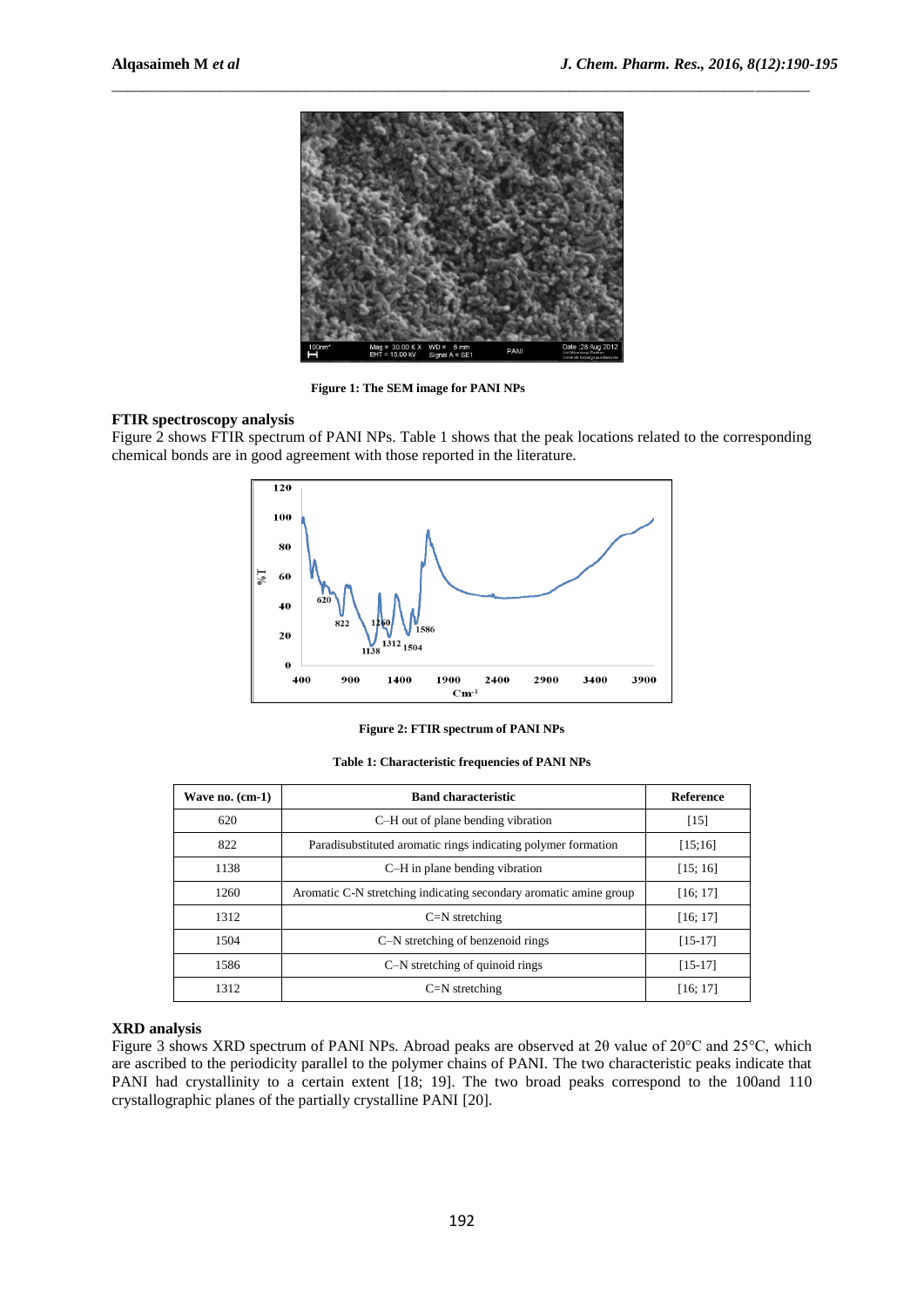

**Figure 3: XRD spectrum of PANI NPs**

## **Fabrication of pH sensor based on PANI NPs**

Due to PANI ability to change color from green (ES) to blue (EB), an optical pH sensor was constructed as described in section 2.4. To obtain optimum response, the PANI NPs were optimized by varying the PANI NPs weight between 16.0-65.0µg. For every sensor constructed, the UV-Visible spectra were scanned in the range 200900 nm at pH 1and pH 13using 50 mM PBS buffer. Base line correction for every pH sensor at pH 1 and pH 13 was calculated. The corrected absorbance difference between pH 1 and pH 13 (∆A) was calculated and plotted against PANI NPs weight to determine the optimum response. Figure 4 illustrates the relationship between the PANI amounts and the pH sensor response. The figure shows that the optimum response was achieved by using 460.8 µg of PANI NPs.



**Figure 4: The relationship between PANI amounts and optical pH sensor response (n=3)**



**Figure 5: The optical pH sensor calibration curve (A measurable with base line at 870 nm and 425 nm correction) using 50 mM PBS**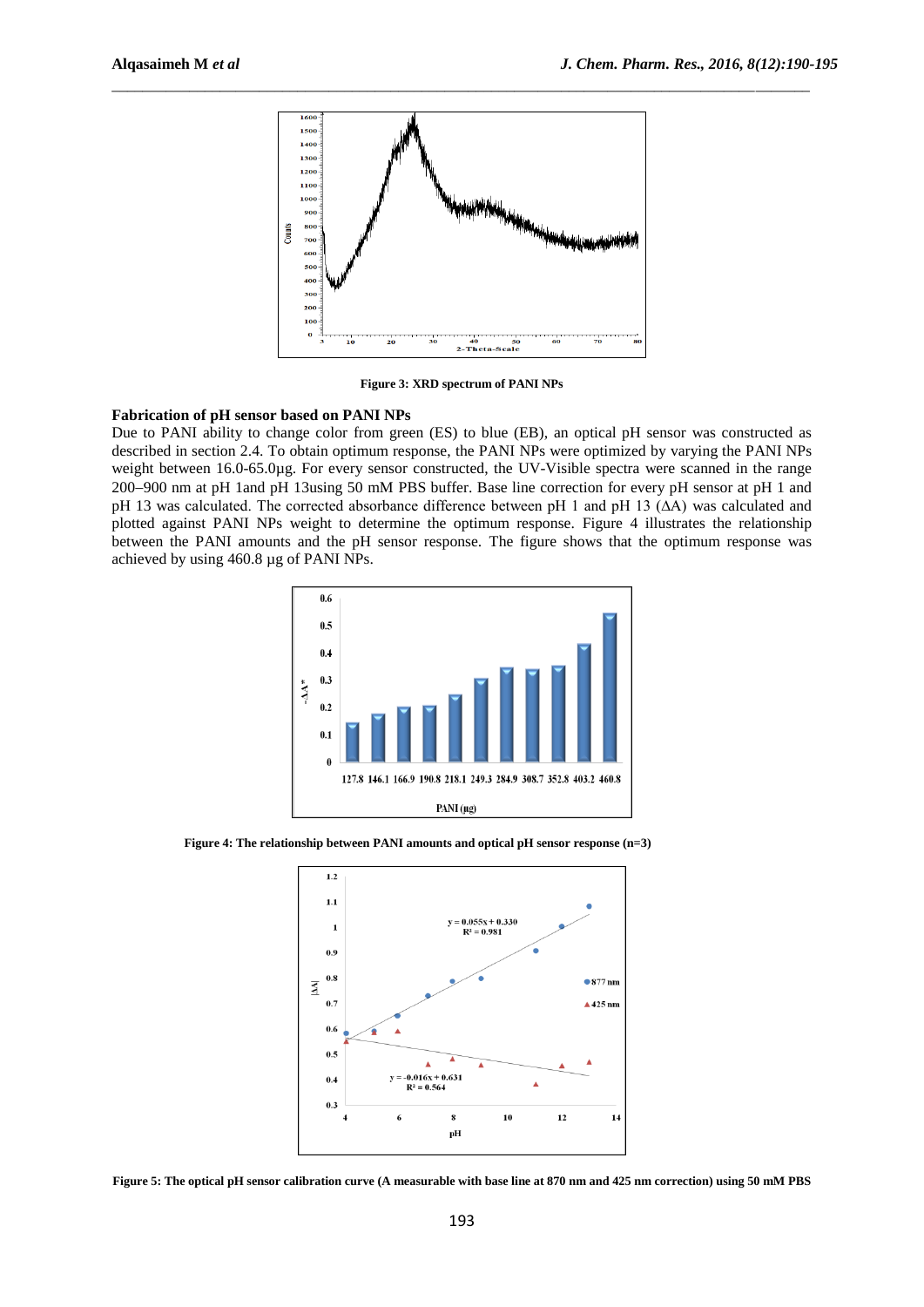At PANI optimum conditions, the pH sensor demonstrated a wider linear pH response range and thus a calibration curve could be constructed between pH  $4-13$  in 50 mM PBS. Figure 5 shows the pH sensor calibration curve at 870 nm and 425 nm where the optimum sensitivity of the pH sensor of 0.055 and the correlation coefficient  $(R^2)$  of 0.98 (n=3) and %RSD=7.1 were achieved at 870 nm wavelength. Figure 6 shows the absorbance spectrum of the optical pH sensor at different pH values using 50 mM PBS. The pH sensor response time was within seconds.

\_\_\_\_\_\_\_\_\_\_\_\_\_\_\_\_\_\_\_\_\_\_\_\_\_\_\_\_\_\_\_\_\_\_\_\_\_\_\_\_\_\_\_\_\_\_\_\_\_\_\_\_\_\_\_\_\_\_\_\_\_\_\_\_\_\_\_\_\_\_\_\_\_\_\_\_\_\_\_\_\_\_\_\_\_\_\_\_\_\_



**Figure 6: The absorbance spectrum of the optical pH sensor at different pH values using 50 mM PBS**

Figure 6 shows the absorbance spectrum of the optical pH sensor at different pH values using 50 mM PBS. The figure apparently illustrates that two specific bands of PANI NPs appear at 425 and 870 nm, which can be attributed to  $\pi$ - $\pi$ <sup>\*</sup> and  $\pi$ -polar on transitions, respectively [21]. When nitrogen atoms in imine groups are protonated, nitrogen and its neighboring quinoid ring become a semiquinoid radical cation, causing a decrease in the exciton absorption peak intensity and generation of the absorption peaks at about 425 and 870 nm due to the presence of polaron/bipolaron [22; 23].

### **CONCLUSION**

PANI NPs properties were exploited to construct an optical pH sensor. The optical pH sensor was fabricated by dip-coating a transparent plastic slide onto suspended PANI NPs solution. At wavelength of 425 and 870 nm, a specific band of the optical pH sensor was observed due to *π*-*π* ∗ and *π*-polar on transitions of immobilized PANI NPs and a change of these peaks was related to polaron/bipolaron of PANI NPs conformations. At optimum conditions, the optical pH sensor showed a response toward pH values change in the range of  $1-13$  at 870 nm with less than 10 s of response time.

#### **REFERENCE**

[1] C Malins; HG Glever; TE Keyes; JG Vos; WJ Dressick ; BD MacCraith. *Sensor Actuator B*, **2000**, 67, 89- 95.

[2] I Sanchez-Barragan; JM Costa-Fernandez; A Sanz-Medel; M Valledor ; FJ Ferrero; , JC Campo. *Anal Chim Acta*, **2006**, 562, 197-203.

[3] BB Rodriguez; JA Bolbot; IE Tothill. *Biosens Bioelectron*, **2004**, 19, 1157-1167.

[4] Y Liu; T Cui. *Sensor Actuator B*, **2007**, 123,148-152.

[5] DN Muraviev; J Macanas; M Farri; M Munoz; S Alegret. *Sensor Actuator B*, **2006**, 118, 408-417.

[6] X Chen; JL Hutchison; PJ Dobson; G Wakefield. *Mater Sci Eng B*, **2010**, 166, 14-18.

[7] GMD Nascimento; CHB Silva; MLA Temperini. *Polym Degrad Stabil*, **2008**, 93, 291-297.

[8] M Shahi; A Moghimi; B Naderizadeh; B Maddah. *Scientia Iranica*, **2011**, 18, 1327-1331.

[9] Z Hu; J Xu; Y Tian; R Peng; Y Xian; Q Ran; L Jin. *Electrochim Acta*, **2009**, 54, 4056-4061.

[10] B Yao; G Wang; J Ye; X Li. *Mater Lett*, **2008**, 62, 1775-1778.

[11] ZD Zujovic; GA Bowmaker; HD Tran; RB Kaner. *Synthetic Metals*, **2009**, 159, 710-714.

[12] J Pecher ; S Mecking. *Chem. Rev.* **2010,** 110, 6260-6279.

[13] A Khan; AS Aldwayyan; M Alhoshan ; M Alsalhi. *Polym Int*, **2010**, 59, 1690-1694.

[14] B Kim; SG Oh; M Han ; S Im. *Synthetic Metals* , **2001**, 122, 297-304.

[15] SB Kondawar; SD Bompilwar; VS Khati; SR Thakre; VA Tabhane; DK Burghate. *Archives of Applied Science Research*, **2010**, 2, 247-253.

[16] BT Raut; MA Chougule; S Shashwati; RC Pawar; CS Lee; VB Patil. *Ceram Int*, **2012**, 38, 3999-4007.

[17] J Zheng; X Ma; X He; M Gao; G Li. *Procedia Engineering*, **2012**, 27, 1478 - 1487.